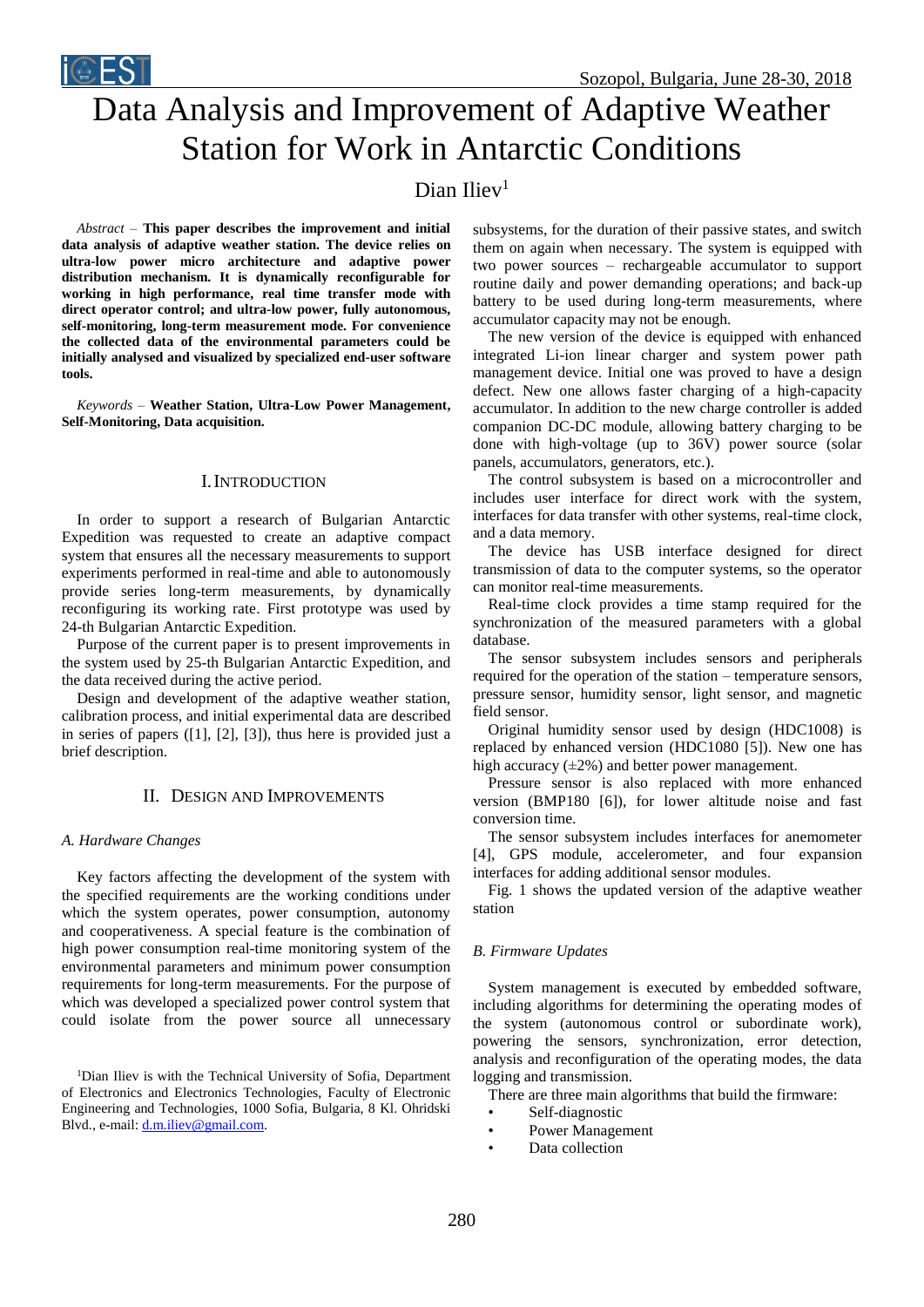



**Fig. 1 – Evaluation board of the Adaptive Weather Station**

<span id="page-1-0"></span>Self-diagnostic algorithm is executed during the first (diagnostic) system scan after restart. Its main task is to check the system health status and to configure appropriate working mode. It is executed in two phases.

Component detection - during this phase firmware is scanning all peripherals within the system. Each scan is performed for a predefined period of time (2x sensor's maximum response time); if a response does not appear during this time frame, the program cancels the scanning process, flag the sensor as unusable, and log an error message. Once detection scanning is completed, watchdog (WDT) is responsible to monitor the system during its normal operation. Component detection is performed only once after restart, as this is high power consuming operation. If sensor fails during normal working mode, WDT will restart the system and the failed sensor will be detected during new diagnostic scan. New firmware version includes extended set of diagnostic codes, which provide more detailed information of diagnostic conditions.

Error detection – this phase is active during the normal operation mode of the system. It logs all errors that could appear – mode change, reset, manual scan requests, inappropriate user configurations (invalid input data, syntactic error, invalid command, etc.), data memory overflow, etc.

Power Management algorithm is executed immediately after initial initialization and have the responsibilities to perform power-up and power-down sequences necessary to prepare the peripheral devices for work, and to switch them off to save the power. This program is in direct service of data collection algorithm. Additionally, this program monitors the traffic upon the user interfaces and can change the working mode from user-controlled (UI Mode) to autonomous if a defined time of user inactivity expires, and vice versus if

the user request control. In cooperation with Data collection algorithm, Power Management also monitors the battery status, and can switch between primary and secondary source depending on the battery levels. It can also cut down the power exhaustive sensors, if the secondary source drops below predefined thresholds, and keep the system active for longer periods.

Data collection algorithm is the main program that is running during normal operation mode. Its main task is to collect data from the sensors and record them in the embedded memory. It also provides vital data for Power Management and Self-diagnostic algorithms in order to keep them function properly. It is also responsible for user communication and all data exchange including acceptance of control commands and data conversion for real-time user usage.

New version of the firmware includes update that allows this algorithm to save one additional scan data on every hour in additional data memory chip connected to sensor bus. This operation provides data and system operation back-up in case of main memory bus operation fail or main memory malfunction.

#### *C. Other Improvements*

During the development of this version of the device, several mechanical improvements are done.

Pt100 is now inside the box for protection and thermally connected to the box for better thermal stability.

Optical sensor is now integrated in special glass casing and aluminum shield.

USB connector, LED indication, wake-up button, highpower jack, humidity and barometric sensors are now secured inside the box, accessible through isolated on-box openings.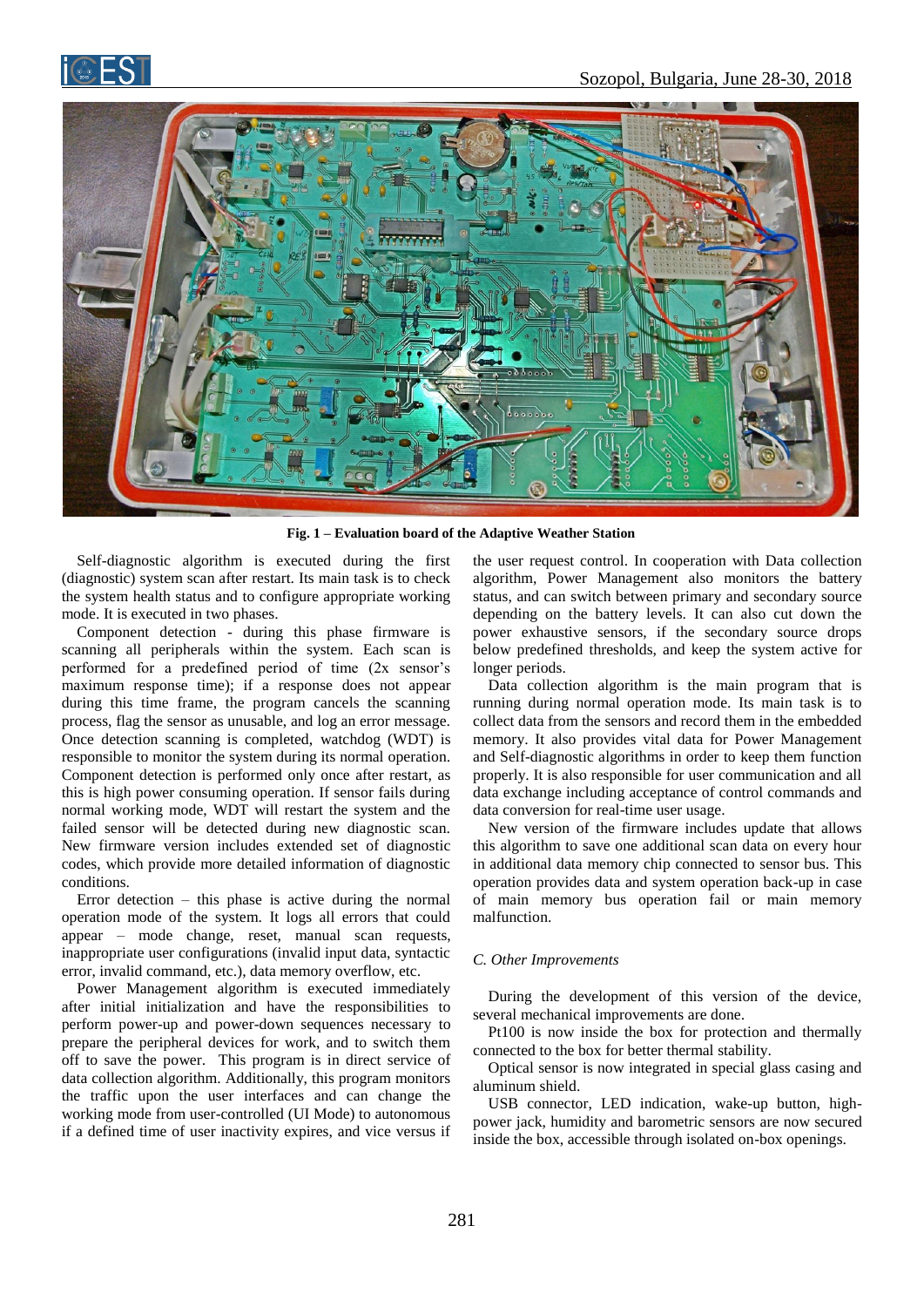



<span id="page-2-0"></span>The computer application, designed to ease the work with the system, is also updated. New version includes several bugfixes and new automation request mode. The application enables direct recording and storing data obtained during realtime operation of the station. It can be processed immediately and visualized on the display for direct monitoring and / or exported as a file for further analysis. It also provide current device status data, and set of options for configuration setup.

### III. RESULTS

[Fig.](#page-2-0) 2 presents the data collected during the active season of from 25-th Bulgarian Antarctic Expedition. It contains three clearly defined regions of data.

First part is the transportation data. It is very easy to define this period as illuminance sensor is covered with a protection shell, thus it's data is pointing to zero. Specific drops in the temperature and pressure clearly define plane flights.

Second part is a period of real-time measurement used to support a research work. System is located near the rest of research equipment and provides reference data for it. Period of this time is about two weeks, which is clearly visible from the daylight oscillations of the illuminance sensor.

The two temperature graphs have identical trend lines, where the TMP112 is around 0.5°C lower than platinum RTD, which is matching the specification of the sensor, [\[7\].](#page-3-8) The graph of the platinum RTD is much more stable in comparison with the previous version (see [\[3\]\)](#page-3-1), which is in direct result of the improvements of this version of the system.

Third period corresponds to the preparation of the system for the winter season. It is moved to new location and secured to a wind-turbine mast in order to withstand to the harsh winter conditions. This change is clearly visible from the highest illuminance values. Daily cycles are still good outlined. [Fig.](#page-3-6) **4** provides more detailed view of this period.

This part shows a sudden change of the weather – lower temperature, high humidity, and higher pressure. Data trends of the different parameters show a good correlation, which is expected and confirms data reliability.

There are some disturbances in the illuminance, which are very sharp and presume to be indication of a human interaction with the system. This assumption is also confirmed from the correlation between those disturbances and the intensity of the data log as shown o[n Fig.](#page-2-1) 3.



<span id="page-2-1"></span>In addition to the presented data, [Fig](#page-3-7) 5 presents the data from the magnetic field sensor. This sensor is a chopperstabilized Hall IC with great sensitivity stability over temperature. Its main purpose is to detect strong magnetic fields that may affect the field tests or measurements.

As the diagram shows, there are no such events appeared in this period, except some small deviations during human interaction as seen from the correlation with data log.